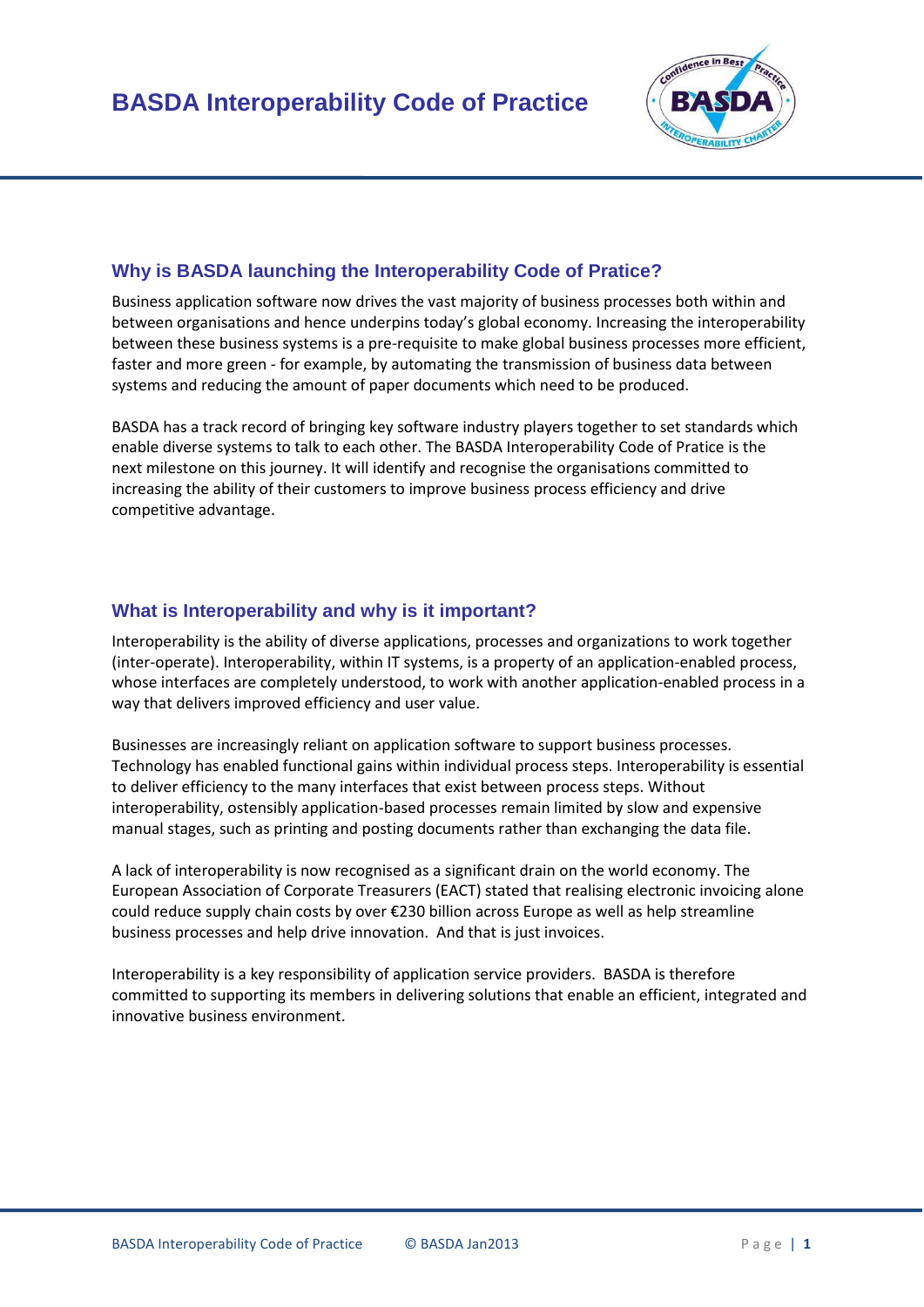

## **Code of Practice Principles**

 Signatories to the BASDA Interoperability Code of Practice agree to play their part in improving interoperable business and to work in accordance with the following Code of Practice Principles:

- BASDA XML Standards. We take pro-active steps to increase the interoperability by promoting and adopting the
- Our application software enables customers to become part of an interoperable economy.
- Via BASDA, we will work to achieve continual improvement in interoperability including understanding customer requirements and implementing services that facilitate those requirements.
- interoperability issues as they relate to business application software. To work as an industry through BASDA to educate and increase awareness of

## **By signing up to the Code of Practice …**

- We agree to the Code of Practice Principles, as listed above.
- invoices, orders, utility invoices and sustainability data), that we will: We agree, where our applications processes involve the sending/receiving of documents or data covered by one or more of the *BASDA Interoperability standards* (such as the eBIS
	- o Support and promote the Interoperability Code of Practice Principles
	- o Display the official BASDA Code of Practice Mark (provided by BASDA) as a "Code of Practice Member" together with indication of only those BASDA standards currently supported within our application(s)
	- o Facilitate interoperability with other applications using the relevant BASDA standard(s)
- of Practice logo. The annual fee is currently £100 + vat and payable based on a calendar We agree to pay BASDA a nominal annual fee for use of the BASDA Interoperability Code year.
- We agree to BASDA publicising your support of the Code of Practice e.g. in press releases, newsletters and interviews.
- signed the Code of Practice and made the first payment. We agree to only display the BASDA Interoperability Code of Practice Mark when we have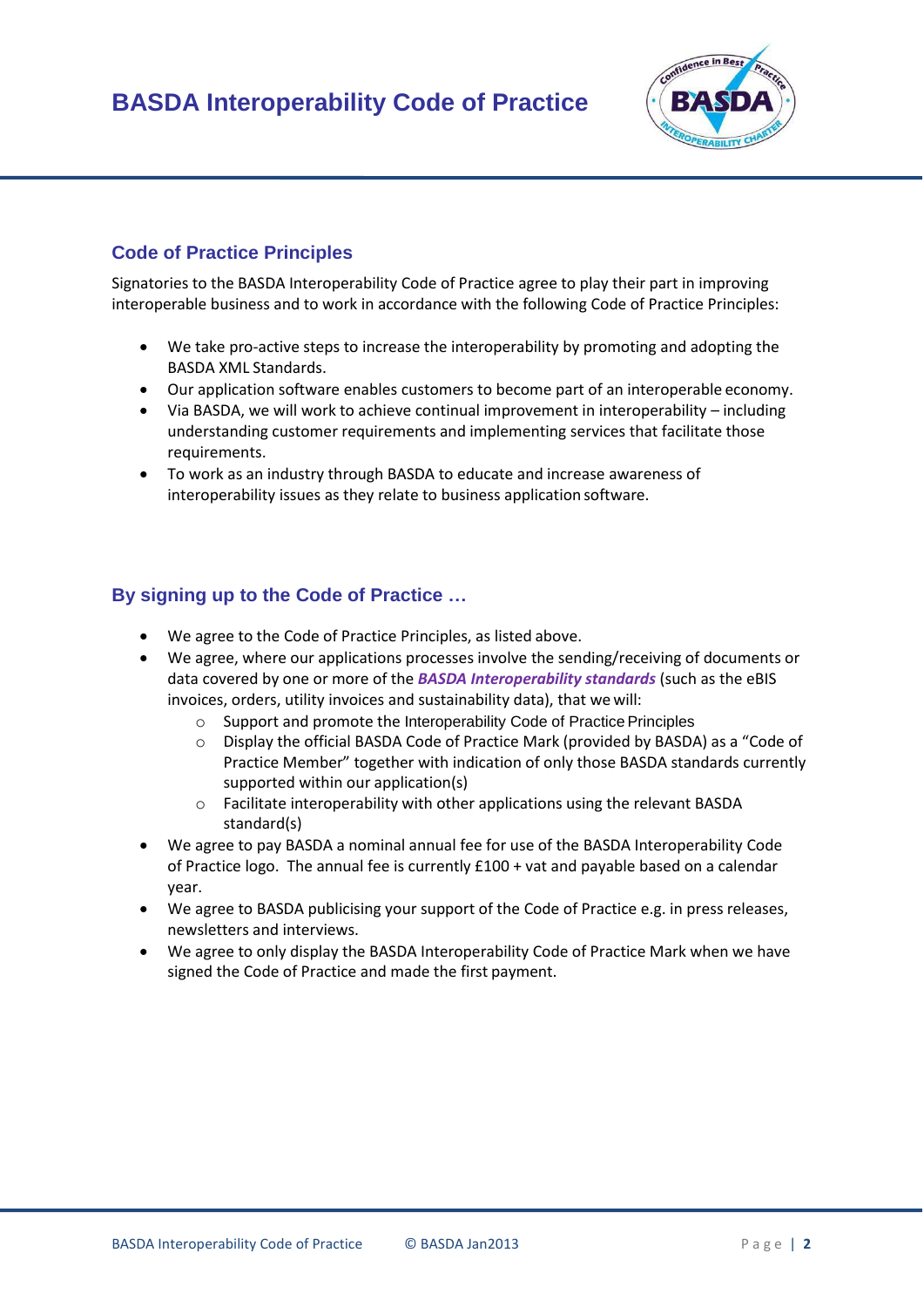# **BASDA Interoperability Code of Practice**



# **Agreement:**

| Yes / No<br>Yes / No<br>Yes / No<br>Yes / No |
|----------------------------------------------|
|                                              |
|                                              |
|                                              |
|                                              |
|                                              |
| Yes / No                                     |
| Yes / No                                     |
|                                              |
| Yes / No                                     |
| Yes / No                                     |
|                                              |

**Signed: Name:** 

**Date:** Position:

**Company:**